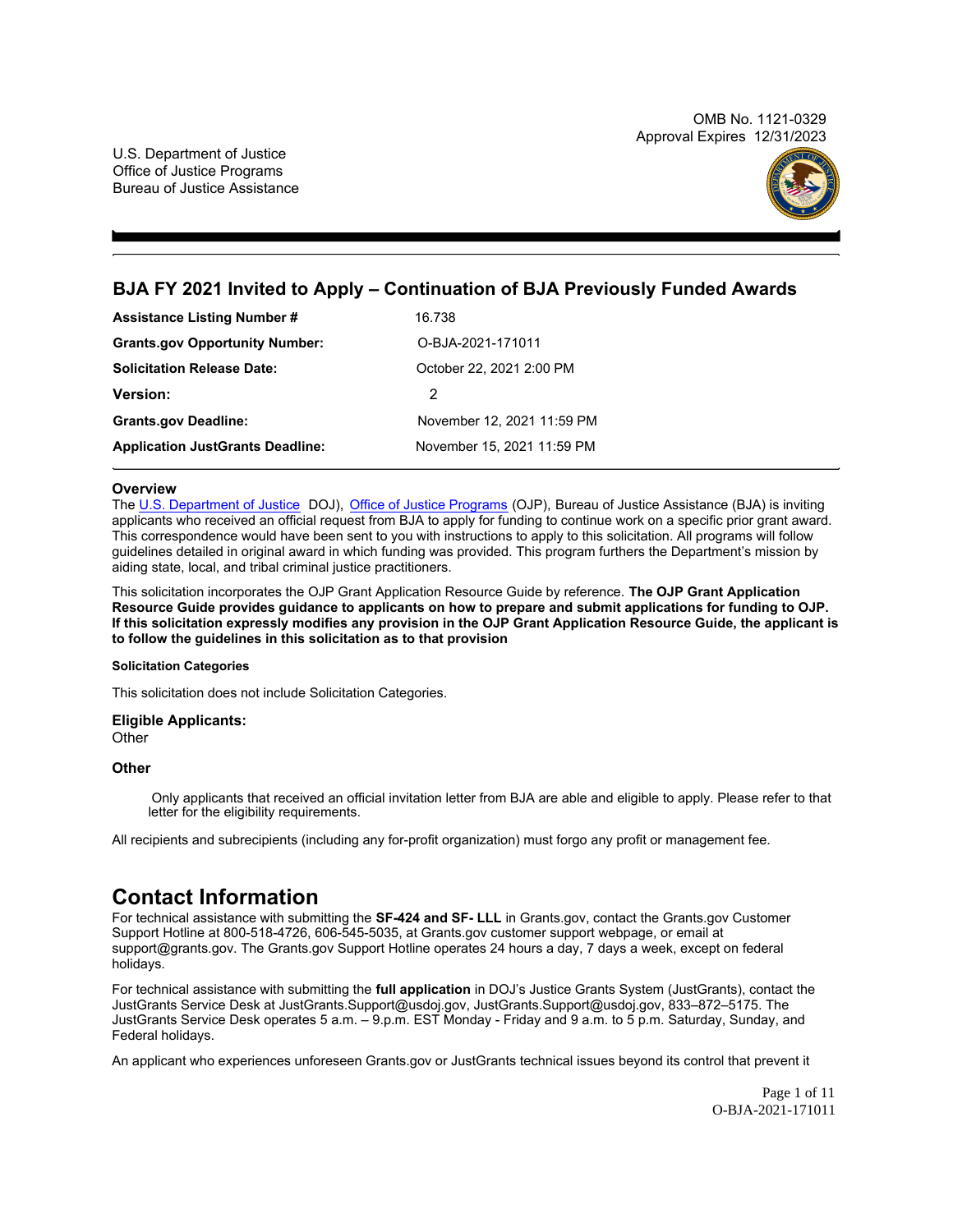from submitting its application by the deadline must email the National Criminal Justice Reference Service Response Center (Response Center) at [grants@ncjrs.gov](mailto:grants@ncjrs.gov) **within 24 hours after the application deadline** to request approval to submit its application after the deadline.

For assistance with any other requirements of this solicitation, contact the Response Center by telephone at 800–851–3420 or TTY: 301–240–6310 (hearing impaired only) or by email at [grants@ncjrs.gov](mailto:grants@ncjrs.gov). Response Center hours of operation are 10 a.m. to 6 p.m. eastern time Monday through Friday, and 10 a.m. to 8 p.m. eastern time on the solicitation close date.

#### **Submission Information**

In FY 2021, applications will be submitted to DOJ in a **NEW** two-step process.

### **Step 1:** Applicants will submit an **SF-424 and an SF-LLL** in [Grants.gov](https://Grants.gov) at

[https://www.grants.gov/web/grants/register.html.](https://www.grants.gov/web/grants/register.html) To register in [Grants.gov,](https://Grants.gov) applicants will need to obtain a Data Universal Numeric System (DUNS) and System of Award Management (SAM) registration or renewal.

**Step 2:** Applicants will submit the **full application** including attachments in JustGrants at [JustGrants.usdoj.gov.](#)

To be considered timely, an application must be submitted by the application deadline using [Grants.gov,](https://Grants.gov) and the applicant must have received a validation message from [Grants.gov](https://Grants.gov) that indicates successful and timely submission. OJP urges applicants to submit applications at least 72 hours prior to the application due date to allow time for the applicant to receive validation messages or rejection notifications from [Grants.gov](https://Grants.gov) and to correct in a timely fashion any problems that may have caused a rejection notification.

OJP encourages applicants to review, the "How to Apply" section in the [OJP Grant Application Resource Guide](https://www.ojp.gov/funding/Apply/Resources/Grant-App-Resource-Guide.htm)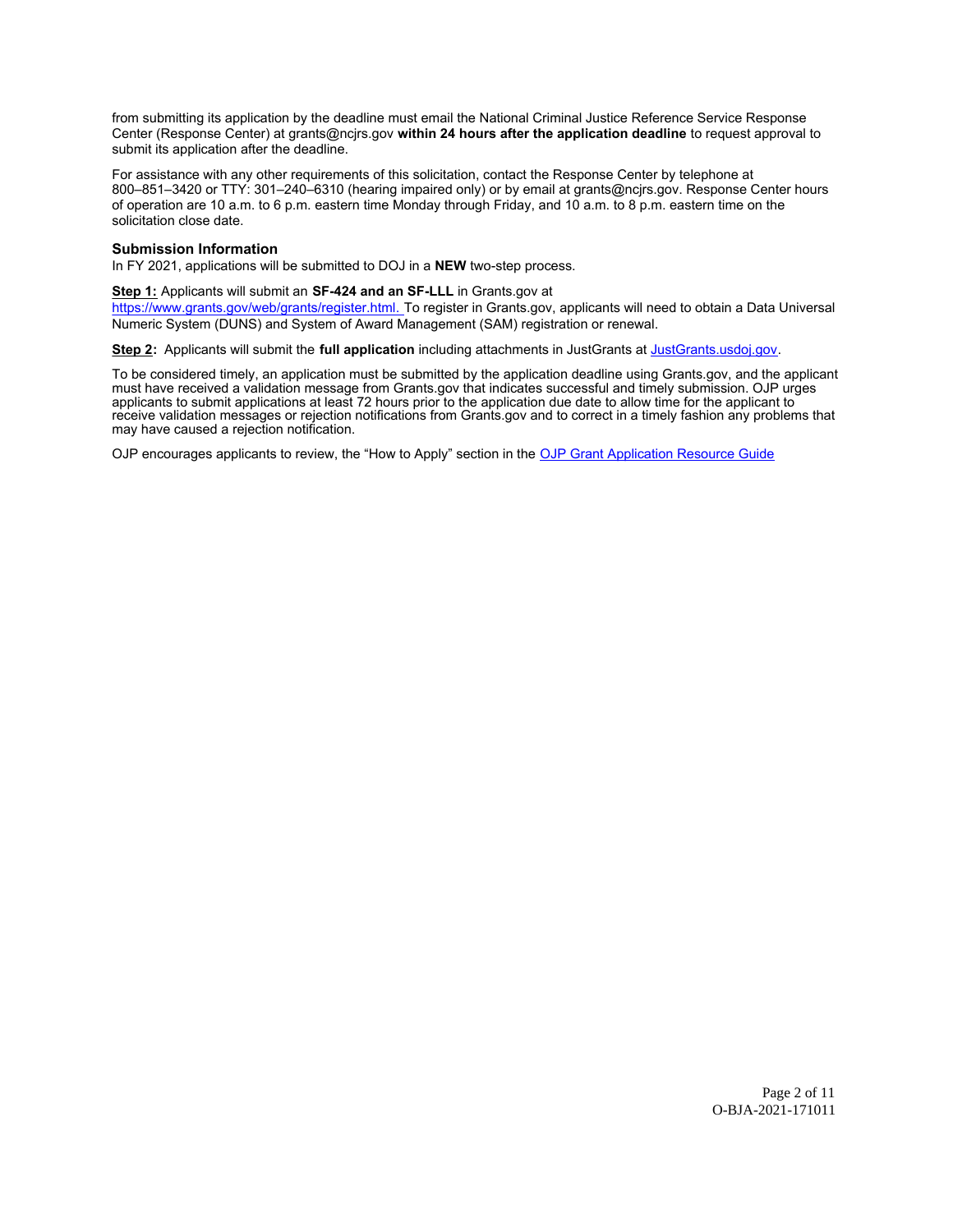# **Contents**

| <b>Contact Information</b>                                                              | $\mathbf 1$    |
|-----------------------------------------------------------------------------------------|----------------|
| <b>Program Description</b>                                                              | 5              |
| Overview                                                                                | 5              |
| Specific Information                                                                    | 5              |
| Goals, Objectives, Deliverables, and Timeline                                           | 5              |
| Evidence-Based Programs or Practices                                                    | $\,$ 5 $\,$    |
| Information Regarding Potential Evaluation of Programs and Activities                   | $\sqrt{5}$     |
| <b>Federal Award Information</b>                                                        | $\,$ 5 $\,$    |
| <b>General Guidance for Federal Award</b>                                               | $\,$ 5 $\,$    |
| Awards, Amounts and Durations                                                           | $\,$ 5 $\,$    |
| Financial Management and System of Internal Controls                                    | $\,$ 5 $\,$    |
| <b>Budget Information</b>                                                               | $\mathbf 5$    |
| Cost Sharing or Matching Requirement                                                    | $\,$ 5 $\,$    |
| Pre-agreement Costs (also known as Pre-award Costs)                                     | $\,$ 5 $\,$    |
| Limitation on Use of Award Funds for Employee Compensation: Waiver                      | $\,$ 5 $\,$    |
| Prior Approval, Planning, and Reporting of Conference/Meeting/Training Costs            | 6              |
| Costs Associated with Language Assistance (if applicable)                               | 6              |
| <b>Eligibility Information</b>                                                          | 6              |
| Application and Submission Information                                                  | 6              |
| Information to Complete the Application for Federal Assistance (SF-424)                 | 6              |
| Standard Applicant Information (JustGrants 424 and General Agency Information)          | 6              |
| Proposal Abstract                                                                       | 6              |
| <b>Proposal Narrative</b>                                                               | 6              |
| Goals, Objectives, Deliverables, and Timeline                                           | $\overline{7}$ |
| <b>Budget and Associated Documentation</b>                                              | $\overline{7}$ |
| Budget Worksheet and Budget Narrative (attachment)                                      | $\overline{7}$ |
| Indirect Cost Rate Agreement (if applicable)                                            | $\overline{7}$ |
| Financial Management Questionnaire (including applicant disclosure of high-risk status) | $\overline{7}$ |
| Disclosure of Process Related to Executive Compensation                                 | $\overline{7}$ |
| <b>Additional Application Components</b>                                                | $\overline{7}$ |
| <b>Tribal Authorizing Resolution</b>                                                    | 8              |
| Research and Evaluation Independence and Integrity Statement                            | 8              |
| <b>Disclosures and Assurances</b>                                                       | 8              |
| Disclosure of Lobbying Activities                                                       | 8              |
| <b>DOJ Certified Standard Assurances</b>                                                | 8              |
| Applicant Disclosure of Duplication in Cost Items                                       | 8              |
| DOJ Certifications Regarding Lobbying; Debarment, Suspension and Other Responsibility   |                |
| Matters; and Drug-Free Workplace Requirements                                           | 8              |
| Applicant Disclosure and Justification - DOJ High Risk Grantees (if applicable)         | 8              |
| How to Apply                                                                            | 8              |
| Submission Dates and Time                                                               | 8              |
| Application Review Information                                                          | 8              |
| <b>Review Process</b>                                                                   | 9              |
| <b>Federal Award Administration Information</b>                                         | 9              |
| <b>Federal Award Notices</b>                                                            | 9              |
| Administrative, National Policy, and Other Legal Requirements                           | 9              |
| Information Technology (IT) Security Clauses                                            | 9              |

Page 3 of 11 O-BJA-2021-171011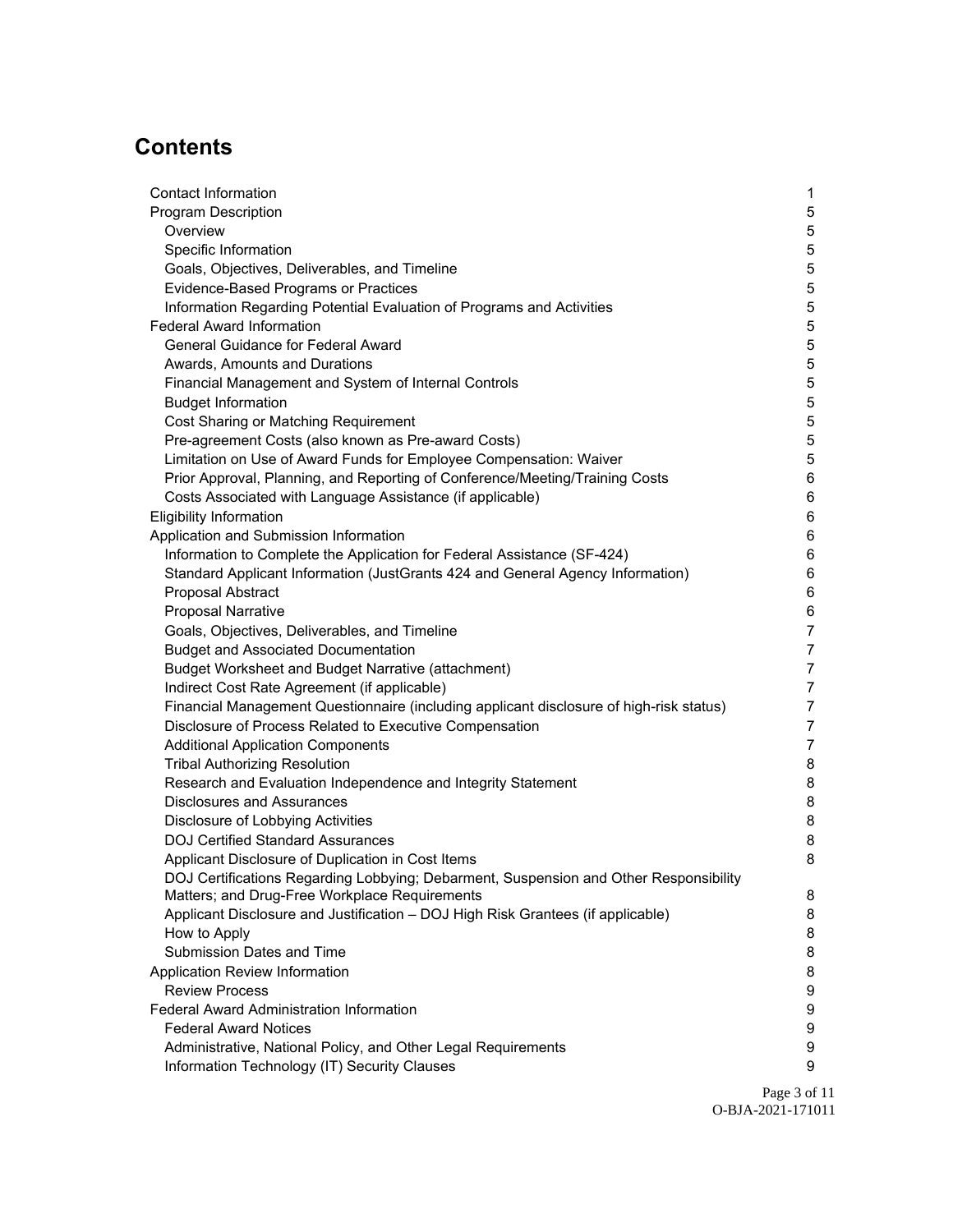| General Information about Post-Federal Award Reporting Requirements     | 9  |
|-------------------------------------------------------------------------|----|
| Federal Awarding Agency Contact(s)                                      | 9  |
| Other Information                                                       | 9  |
| Freedom of Information and Privacy Act (5 U.S.C. 552 and 5 U.S.C. 552a) | 9  |
| Provide Feedback to OJP                                                 | 9  |
| <b>Application Checklist</b>                                            | 10 |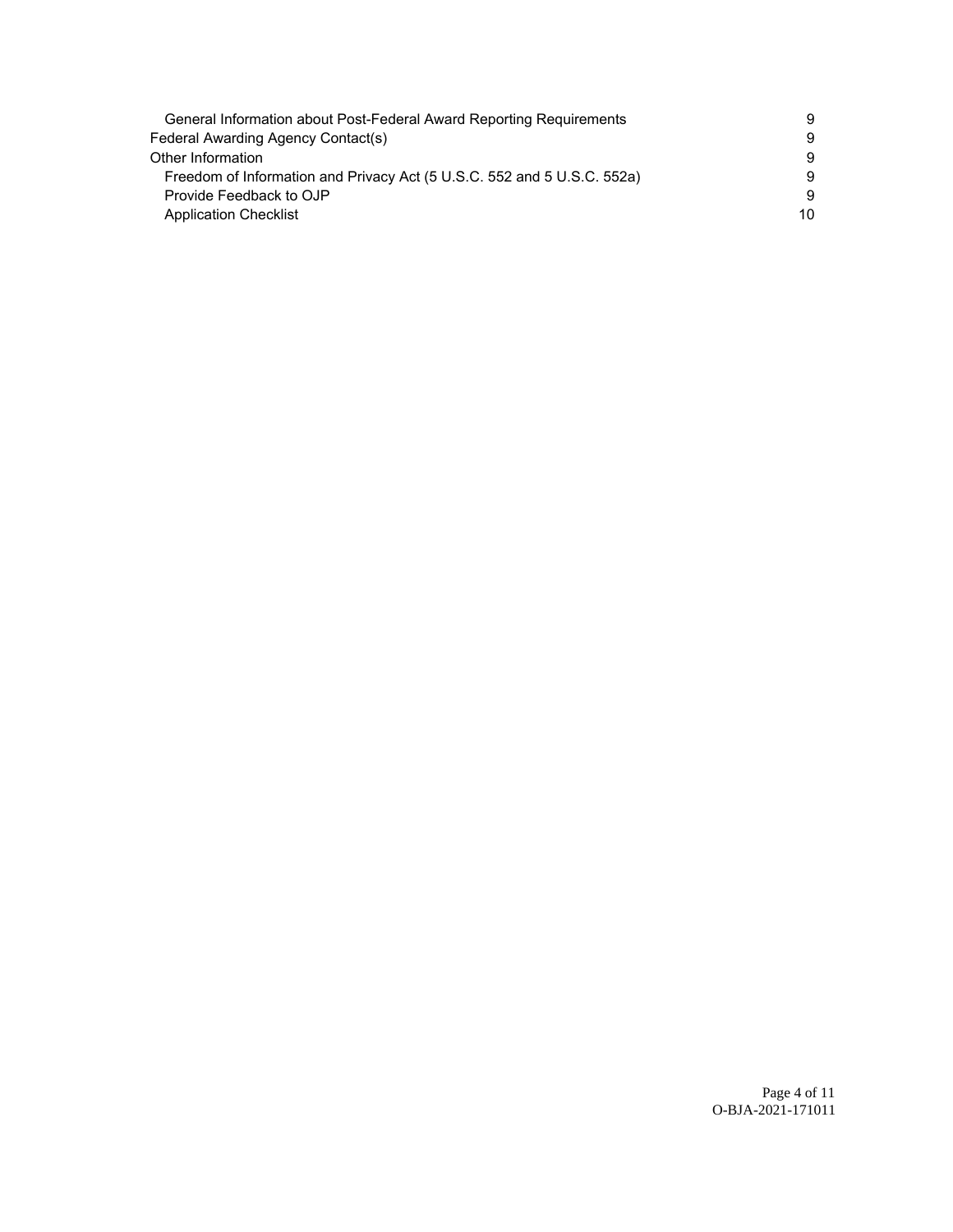# <span id="page-4-0"></span>**Program Description**

# **Overview**

The purpose of this solicitation is to invite organizations and entities to apply for continuation funding in support of specific BJA initiatives. This solicitation is exclusively for those who received a letter from BJA to apply. All guidelines and funding rules are the same as the original funded project.

**Statutory Authority:** please reference the specific authority referenced in the applicant invitation letter.

## **Specific Information**

Detailed information on what is sought under this award was provided in the applicant invitation letter

## **Goals, Objectives, Deliverables, and Timeline**

The Goals, Objectives, and Deliverables are unchanged from those established for the original funded project. Any activities funded under this solicitation will support activities that are commensurate with those specified Goals, Objectives, and Deliverables unless altered by BJA and as outlined in the applicant invitation letter

## **Evidence-Based Programs or Practices**

OJP strongly emphasizes the use of data and evidence in policymaking and program development in criminal justice, juvenile justice, and crime victim services. For additional information and resources on evidence-based programs or practices, see the [OJP Grant Application Resource Guide.](https://www.ojp.gov/funding/Apply/Resources/Grant-App-Resource-Guide.htm)

## **Information Regarding Potential Evaluation of Programs and Activities**

OJP may conduct or support an evaluation of the programs and activities funded under this solicitation. For additional information, see the [OJP Grant Application Resource Guide](https://www.ojp.gov/funding/apply/ojp-grant-application-resource-guide#potential-evaluation) section entitled "Information Regarding Potential Evaluation of Programs and Activities."

# **Federal Award Information**

## **General Guidance for Federal Award**

Total number of awards BJA expects to make: Maximum dollar amount for each award: Total amount to be awarded under solicitation: Period of performance start date: Period of performance duration: please see the applicant invitation letter for the specified period of performance

## **Awards, Amounts and Durations**

**Anticipated Total Amount to be Awarded Under Solicitation** [\\$650,000.00](https://650,000.00)

## **Financial Management and System of Internal Controls**

Award recipients and subrecipients including recipients or subrecipients that are pass-through entities) must, as described in the Part 200 Uniform Requirements as set out at 2 C.F.R. 200.303, comply with standards for financial and program management. The "Part 200 Uniform Requirements" means the DOJ regulation at 2 C.F.R. Part 2800, which adopts (with certain modifications) the provisions of 2 C.F.R. Part 200. See [OJP Grant Application Resource Guide](https://www.ojp.gov/funding/apply/ojp-grant-application-resource-guide#fm-internal-controls) for additional information.

## **Budget Information**

Please see the guidance provided in the invitation letter and refer back to the specific budget guidance offered under the original solicitation. Please see the [OJP Financial Guide](https://www.ojp.gov/funding/financialguideojp/overview) for further guidance.

## **Cost Sharing or Matching Requirement**

Please refer back to the letter of invitation from BJA on specific match requirement guidance and direction. If a match is required, see [OJP Grant Application Resource Guide](https://www.ojp.gov/funding/Apply/Resources/Grant-App-Resource-Guide.htm) for additional information on this match requirement.

## **Pre-agreement Costs (also known as Pre-award Costs)**

See the [OJP Grant Application Resource Guide](https://www.ojp.gov/funding/apply/ojp-grant-application-resource-guide#pre-agreement-costs) for information on Pre-agreement Costs (also known as Pre-award Cost s).

## **Limitation on Use of Award Funds for Employee Compensation: Waiver**

Page 5 of 11 O-BJA-2021-171011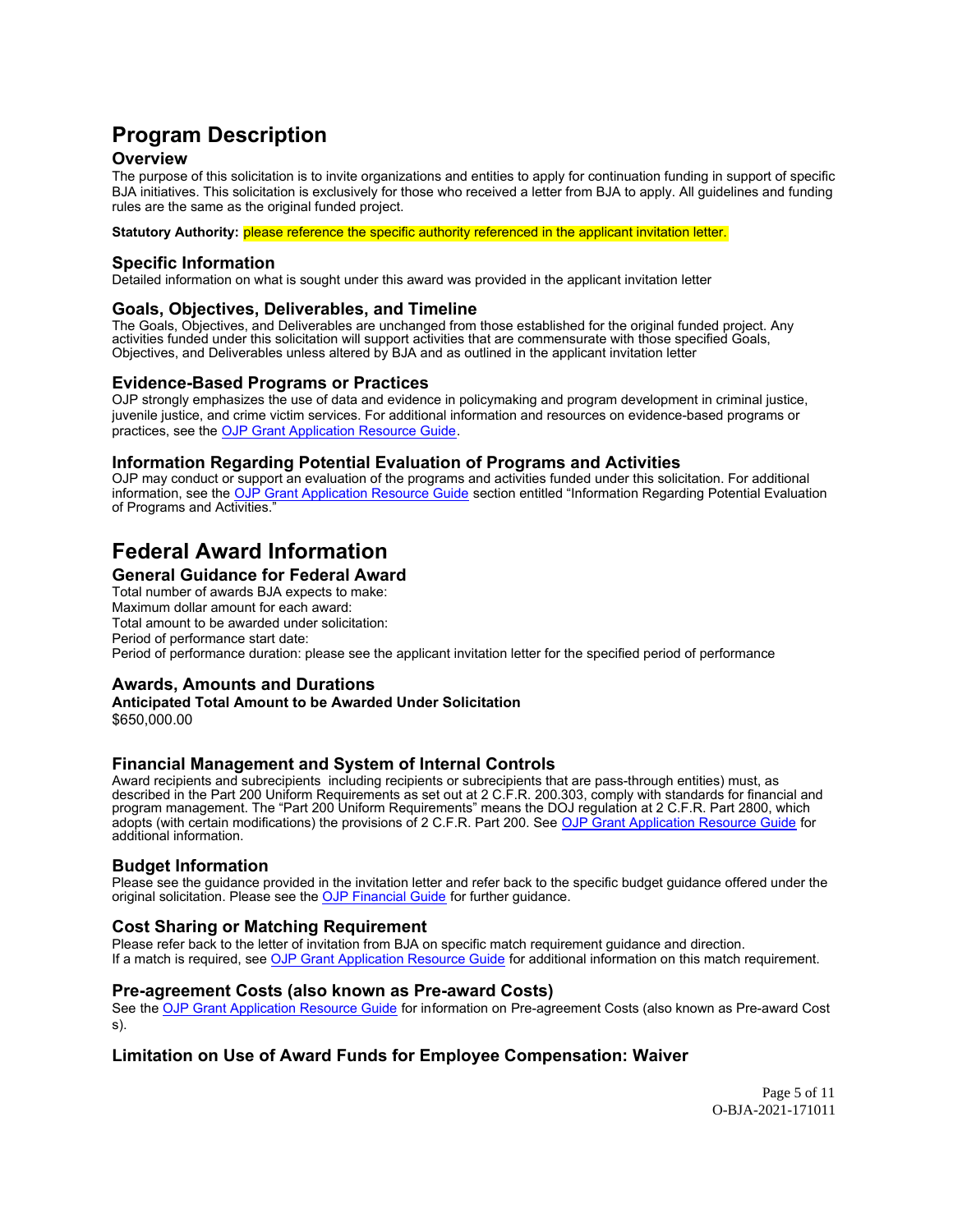<span id="page-5-0"></span>See the [OJP Grant Application Resource Guide](https://www.ojp.gov/funding/apply/ojp-grant-application-resource-guide#limitation-use-award) for information on Limitation on Use of Award Funds for Employee Compensation; Waiver.

# **Prior Approval, Planning, and Reporting of Conference/Meeting/Training Costs**

See the [OJP Grant Application Resource Guide](https://www.ojp.gov/funding/apply/ojp-grant-application-resource-guide#prior-approval) for information on Prior Approval, Planning and Reporting of Conference/Meeting/Training Costs.

## **Costs Associated with Language Assistance (if applicable)**

See the [OJP Grant Application Resource Guide](https://www.ojp.gov/funding/apply/ojp-grant-application-resource-guide#costs-associated) for information on Limitation on Use of Costs Associated with Language Assistance.

# **Eligibility Information**

For eligibility information, see the solicitation title page and refer to the letter received from BJA inviting the applicant to apply

# **Application and Submission Information**

See the Application Elements and Formatting Instructions section of the [OJP Grant Application Resource Guide](https://ojp.gov/funding/Apply/Resources/Grant-App-Resource-Guide.htm) for information on what happens to an application that does not contain all the specified elements or that is nonresponsive to the scope of the solicitation.

## **Information to Complete the Application for Federal Assistance (SF-424)**

The SF-424 will be submitted in [Grants.gov.](https://Grants.gov) The SF-424 is a required standard form used as a cover sheet for submission of pre-applications, applications, and related information. See the [OJP Grant Application Resource Guide](https://www.ojp.gov/funding/Apply/Resources/Grant-App-Resource-Guide.htm) for additional information on completing the SF-424.

In Section F of the SF-424, please include the name and contact information of the individual **who will complete application materials in JustGrants.** JustGrants will use this information (email address) to assign the application to this user in JustGrants.

Applicants should refer back to their letter of invitation and the original solicitation under which they applied to determine if Intergovernmental Review is required.

**Intergovernmental Review:** If the opportunity **is not** subject to [Executive Order 12372.](https://www.archives.gov/federal-register/codification/executive-order/12372.html) (In completing the SF-424, an applicant is to answer question 19 by selecting the response that the "Program is not covered by E.O. 12372.")

**Intergovernmental Review:** If the opportunity **is** subject to [Executive Order 12372.](https://www.archives.gov/federal-register/codification/executive-order/12372.html) An applicant may find the names and addresses of State Single Points of Contact (SPOCs) at the following website:

[https://www.whitehouse.gov/wpcontent/uploads/2020/01/spoc\\_1\\_16\\_2020.pdf.](https://www.whitehouse.gov/wpcontent/uploads/2020/01/spoc_1_16_2020.pdf) If the applicant's State appears on the SPOC list, the applicant must contact the State SPOC to find out about, and comply with, the State's process under E.O. 12372. In completing the SF-424, an applicant whose State appears on the SPOC list is to make the appropriate selection in response to question 19, once the applicant has complied with its State E.O. 12372 process. (An applicant whose State does not appear on the SPOC list should answer question 19 by selecting the response that the: "Program is subject to E.O. 12372 but has not been selected by the State for review.")

## **Standard Applicant Information (JustGrants 424 and General Agency Information)**

The Standard Applicant Information section of the JustGrants application is pre-populated with the SF-424 data submitted in [Grants.gov](https://Grants.gov). Applicants will need to review the Standard Applicant Information in JustGrants and make edits as needed. Within this section, applicants will need to add: zip codes for areas affected by the project; confirm their Authorized Representative; and verify the organizations legal name and address.

## **Proposal Abstract**

A project abstract (no more than 400 words) summarizing the proposed project including primary activities, products and deliverables, the service area, and who will benefit from the proposed project, will be completed in the JustGrants Webbased form.

## **Proposal Narrative**

The program narrative should be submitted as an attachment in JustGrants. The attached document should be doublespaced, using a standard 12-point Times New Roman font; have no less than 1-inch margins; and should not exceed 12 pages. Pages should be numbered and submitted as an attachment. If the program narrative fails to comply with these

> Page 6 of 11 O-BJA-2021-171011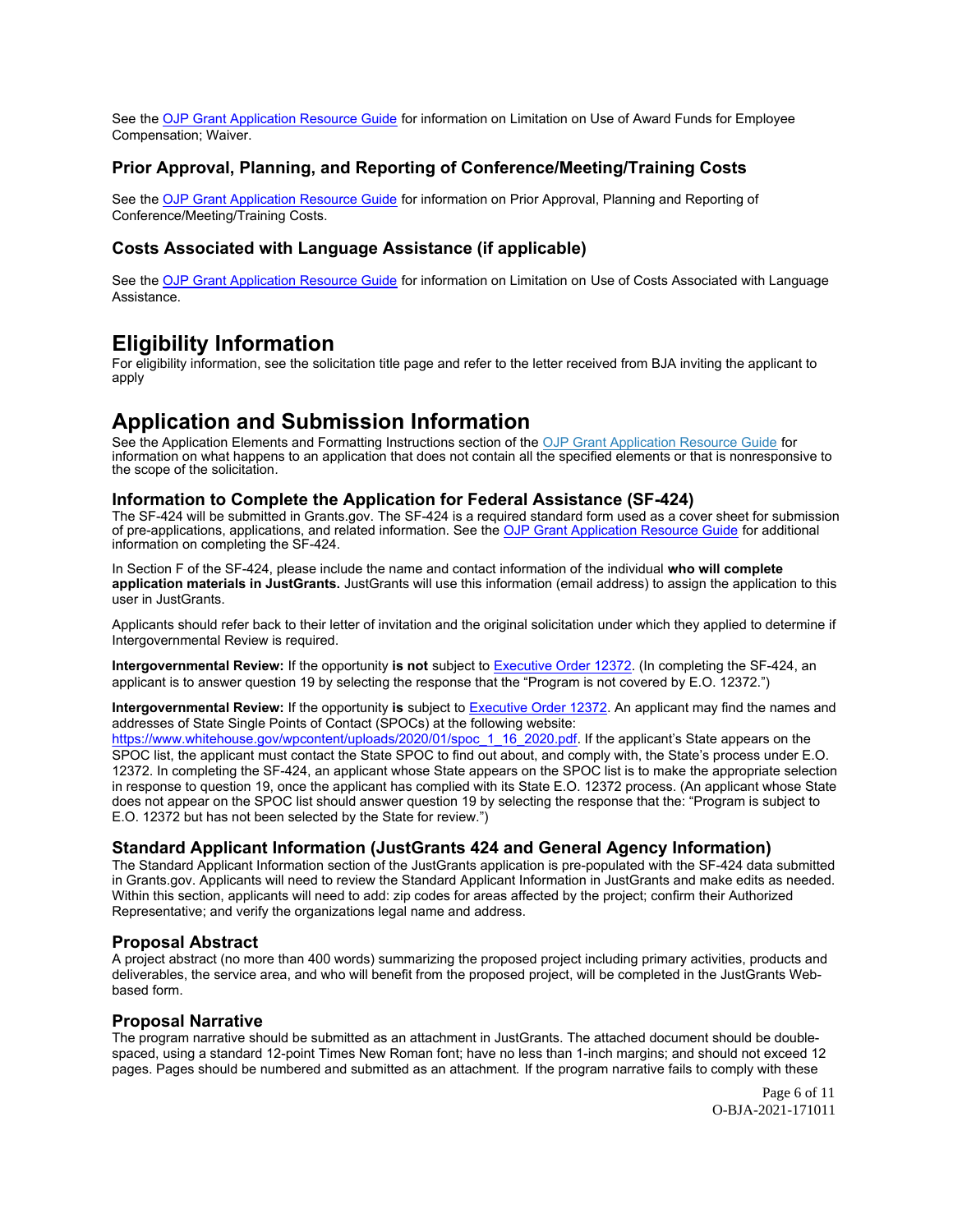<span id="page-6-0"></span>length restrictions, BJA may negatively consider such noncompliance in final award decisions.

The following sections must be included as part of the proposal narrative:

#### **a. Project Design and Implementation**

Describe the strategy to address the needs identified in the original funded project. List the proposed program activities and describe how they relate to the stated objectives. Activities are the specific actions to be undertaken to fulfill the program objectives and reach the program goal(s).

#### **b. Capabilities and Competencies**

Describe the capabilities and competencies to accomplish the goals and objectives of the original funded project.

#### **c. Plan for Collecting the Data Required for this Solicitation's Performance Measures**

Describe the process for measuring project performance. Please refer back to the applicant invitation letter for specific guidance. Identify who will collect the data; who is responsible for performance measurements; and how the information will be used to guide and evaluate the impact of the project. Describe the process to accurately report data.

Note: applicants are not required to submit performance data with the application. Rather, performance measures information is included as an alert that successful applicants will be required to submit performance data as part of the reporting requirements under an award.

OJP will require each successful applicant to submit regular performance data that demonstrate the results of the work carried out under the award. The performance data directly relate to the goals, objectives, and deliverables identified under "Goals, Objectives, and Deliverables."

Applicants can also visit OJP's performance measurement page at <www.ojp.gov/performance>for an overview of performance measurement activities at OJP.

Award recipients will be required to submit performance measure data and performance reports in JustGrants. Further guidance on the post-award submission process will be provided, if selected for award.

#### **Note on Project Evaluations**

An applicant that proposes to use award funds through this solicitation to conduct project evaluations must follow the guidance under "Note on Project Evaluations" in the [OJP Grant Application Resource Guide.](https://www.ojp.gov/funding/Apply/Resources/Grant-App-Resource-Guide.htm)

#### **Goals, Objectives, Deliverables, and Timeline**

Applicants will submit the supplemental application goals, objectives, deliverables and timelines in the JustGrants Webbased form. See the [OJP Grant Application Resource Guide](https://www.ojp.gov/funding/apply/ojp-grant-application-resource-guide) for additional information.

## **Budget and Associated Documentation**

#### **Budget Worksheet and Budget Narrative (attachment)**

[Select the Budget Detail Worksheet attachment option (not the web-based form)] Applicants will attach the Budget Detail Worksheet as an attachment. See the [OJP Grant Application Resource Guide](https://ojp.gov/funding/Apply/Resources/Grant-App-Resource-Guide.htm) for additional information.

#### **Indirect Cost Rate Agreement (if applicable)**

Applicants will submit their indirect cost rate agreement by uploading the agreement as an attachment in JustGrants. See the [OJP Grant Application Resource Guide](https://www.ojp.gov/funding/apply/ojp-grant-application-resource-guide#indirect-cost) for additional information.

### **Financial Management Questionnaire (including applicant disclosure of high-risk status)**

Applicants will download the questionnaire in JustGrants and submit by uploading the completed questionnaire as an attachment in JustGrants. See the [OJP Grant Application Resource Guide](https://www.ojp.gov/funding/apply/ojp-grant-application-resource-guide#fm-internal-controls-questionnaire) for additional information.

### **Disclosure of Process Related to Executive Compensation**

If applicable, applicants will submit a description of the process used to determine compensation by uploading the document and an attachment in JustGrants. See the [OJP Grant Application Resource Guide](https://www.ojp.gov/funding/Apply/Resources/Grant-App-Resource-Guide.htm) for additional information.

### **Additional Application Components**

Page 7 of 11 O-BJA-2021-171011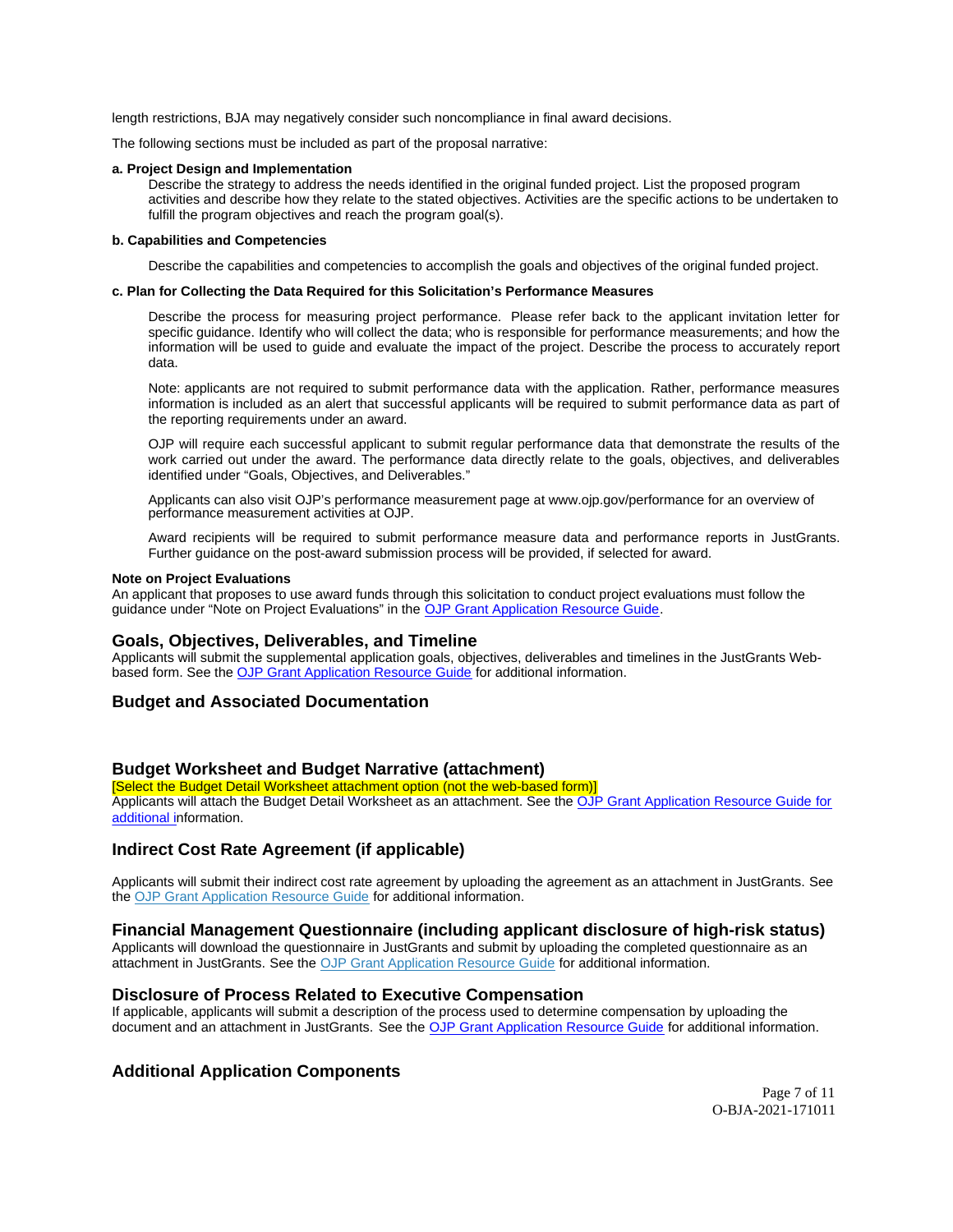<span id="page-7-0"></span>The applicant will attach the requested documentation in JustGrants.

## **Tribal Authorizing Resolution**

If applicable, applicants will submit the Tribal Authorizing Resolution by uploading the resolution as an attachment in JustGrants. An application in response to this solicitation may require inclusion of information related to a tribal authorizing resolution as an attachment. See the [OJP Grant Application Resource Guide](https://www.ojp.gov/funding/apply/ojp-grant-application-resource-guide) for information on tribal authorizing resolutions.

### **Research and Evaluation Independence and Integrity Statement**

If an application proposes research (including research and development) and/or evaluation, the applicant must demonstrate research/evaluation independence and integrity, including appropriate safeguards, before it may receive award funds. Applicants will submit a description of their research and evaluation independence and integrity by uploading the document as an attachment in JustGrants. For additional information regarding demonstrating research/evaluation independence and integrity, including appropriate safeguards, see the [OJP Grant Application Resource Guide.](https://www.ojp.gov/funding/apply/ojp-grant-application-resource-guide#research-evaluation)

### **Disclosures and Assurances**

Applications will complete the following disclosures and assurances.

#### **Disclosure of Lobbying Activities**

Applicants will complete and submit the SF-LLL in [Grants.gov.](https://Grants.gov) See the [OJP Grant Application Resource Guide](https://www.ojp.gov/funding/apply/ojp-grant-application-resource-guide#disclosure-lobby) for additional information.

## **DOJ Certified Standard Assurances**

See DOJ Certified Standard Assurance on the [OJP Grant Application Resource Guide.](https://www.ojp.gov/funding/apply/ojp-grant-application-resource-guide#administrative)

### **Applicant Disclosure of Duplication in Cost Items**

Applicants will complete the JustGrants web-based Applicant Disclosure of Duplication in Cost Items form. See the [OJP](https://www.ojp.gov/funding/apply/ojp-grant-application-resource-guide#applicant-disclosure-pending-applications) [Grant Application Resource Guide](https://www.ojp.gov/funding/apply/ojp-grant-application-resource-guide#applicant-disclosure-pending-applications) for additional information.

## **DOJ Certifications Regarding Lobbying; Debarment, Suspension and Other Responsibility Matters; and Drug-Free Workplace Requirements**

Applicants will review and accept the DOJ Certified Certifications Regarding Lobbying; Debarment, Suspension and Other Responsibility Matters; and Drug-Free Workplace Requirements. See OJP Grant Application Resource Guide.

## **Applicant Disclosure and Justification – DOJ High Risk Grantees (if applicable)**

If applicable, applicants will submit as an attachment in JustGrants See the OJP Grant Application Resource Guide for additional information. A DOJ High Risk Grantee is a recipient that has received a DOJ High Risk designation based on a documented history of unsatisfactory performance, financial instability, management system or other internal control deficiencies, or noncompliance with award terms and conditions on prior awards, or that is otherwise not responsible.

### **How to Apply**

Applicants will submit an **SF-424 and an SF-LLL** in [Grants.gov](https://Grants.gov) at <https://www.grants.gov/web/grants/register.html>.

Applicants will submit the **full application** including attachments in JustGrants at [JustGrants.usdoj.gov.](https://JustGrants.usdoj.gov)

For additional information, see the "How to Apply" section in the OJP Grant Application Resource Guide.

### **Submission Dates and Time**

The SF-424 and the SF-LLL will be submitted in [Grants.gov](https://Grants.gov) by 11:59 pm on November 12, 2021. OJP urges applicants to submit applications at least 72 hours prior to the application due date to allow time for the applicant to receive validation messages or rejection notifications from [Grants.gov](https://Grants.gov) and to correct in a timely fashion any problems that may have caused a rejection notification

The full application will be submitted in JustGrants by 11:59 pm on November 15, 2021. To be considered timely, the full application must be submitted in JustGrants by the JustGrants application deadline.

# **Application Review Information**

Page 8 of 11 O-BJA-2021-171011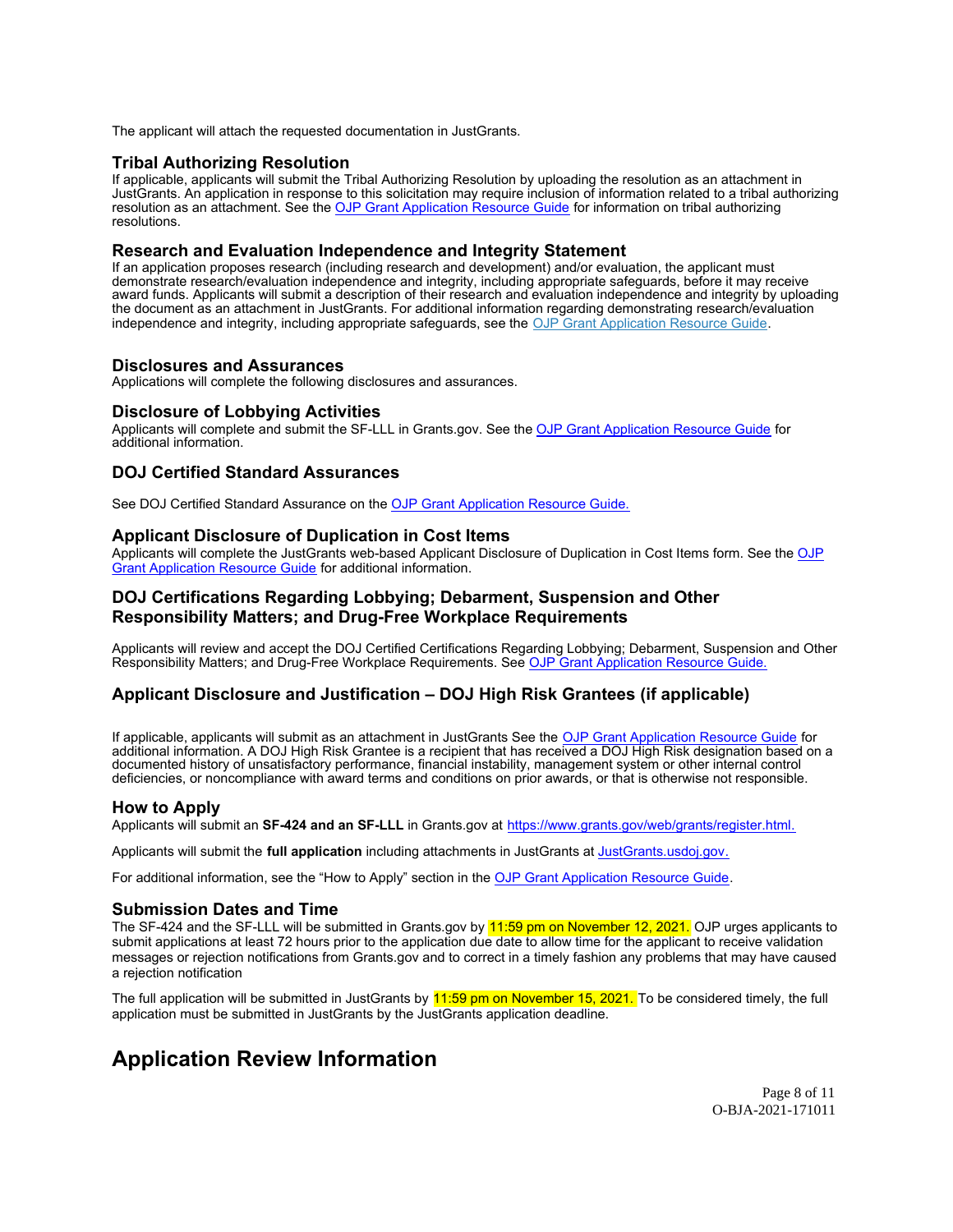## <span id="page-8-0"></span>**Review Process**

OJP reviews each application to make sure that the information presented is reasonable, understandable, measurable, and achievable, as well as consistent with the solicitation. For invited applications, OJP reviews for consistency with the invitation letter and invited applicant guidance. See the [OJP Grant Application Resource Guide](https://www.ojp.gov/funding/Apply/Resources/Grant-App-Resource-Guide.htm) for information on the application review process.

In addition, if OJP anticipates that an award will exceed \$250,000 in federal funds, OJP also must review and consider any information about the applicant that appears in the non-public segment of the integrity and performance system accessible through SAM (currently, the Federal Awardee Performance and Integrity Information System, FAPIIS).

**Important note on FAPIIS:** An applicant, at its option, may review and comment on any information about itself that currently appears in FAPIIS and was entered by a federal awarding agency. OJP will consider any such comments by the applicant, in addition to the other information in FAPIIS, in its assessment of the risk posed by the applicant.

Absent explicit statutory authorization or written delegation of authority to the contrary, the Assistant Attorney General will make all final award decisions.

# **Federal Award Administration Information**

## **Federal Award Notices**

See the [OJP Grant Application Resource Guide](https://www.ojp.gov/funding/apply/ojp-grant-application-resource-guide#federal-award-notices) for information on award notifications and instructions.

## **Administrative, National Policy, and Other Legal Requirements**

If selected for funding, in addition to implementing the funded project consistent with the OJP-approved application, the recipient must comply with all award conditions, and all applicable requirements of federal statutes and regulations including applicable requirements referred to in the assurances and certifications executed in connection with award acceptance).

For additional information on these legal requirements, see the "Administrative, National Policy, and Other Legal Requirements" section in the [OJP Grant Application Resource Guide.](https://www.ojp.gov/funding/apply/ojp-grant-application-resource-guide#administrative)

## **Information Technology (IT) Security Clauses**

An application in response to this solicitation may require inclusion of information related to information technology security. See the [OJP Grant Application Resource Guide](https://www.ojp.gov/funding/apply/ojp-grant-application-resource-guide#information-technology) for information on information technology security.

### **General Information about Post-Federal Award Reporting Requirements**

In addition to the deliverables described in Program Description, any recipient of an award under this solicitation will be required to submit certain reports and data.

Required reports. Recipients typically must submit quarterly financial reports, semi-annual progress reports unless otherwise noted in the invitation letter), final financial and progress reports, and, if applicable, an annual audit report in accordance with the Part 200 Uniform Requirements or specific award conditions. Any additional reporting requirements will be outlined in the letter of invitation. Future awards and fund drawdowns may be withheld if reports are delinquent. (In appropriate cases, OJP may require additional reports.)

See the [OJP Grant Application Resource Guide](https://www.ojp.gov/funding/Apply/Resources/Grant-App-Resource-Guide.htm) for additional information on specific post-award reporting requirements, including performance measures data.

# **Federal Awarding Agency Contact(s)**

For OJP contact(s), see solicitation title page

For contact information for [Grants.gov](https://Grants.gov) and JustGrants, see solicitation title page

# **Other Information**

## **Freedom of Information and Privacy Act (5 U.S.C. 552 and 5 U.S.C. 552a)**

 and 5 U.S.C. 552a). See the [OJP Grant Application Resource Guide](https://www.ojp.gov/funding/apply/ojp-grant-application-resource-guide#foia) for information on Freedom of Information and Privacy Act (5 U.S.C. 552

## **Provide Feedback to OJP**

See the [OJP Grant Application Resource Guide](https://www.ojp.gov/funding/apply/ojp-grant-application-resource-guide#feedback) for information on how to provide feedback to OJP.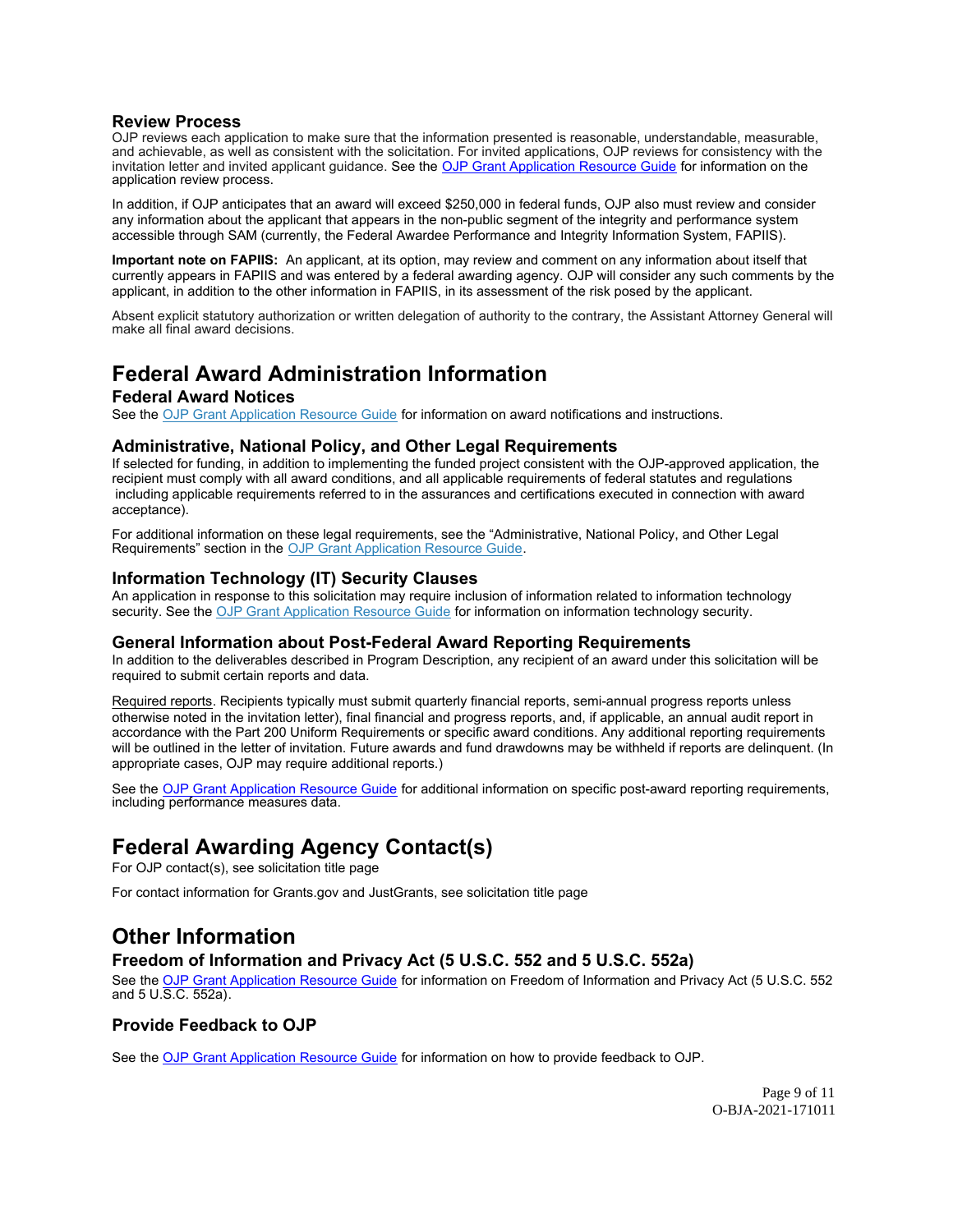# <span id="page-9-0"></span>**Application Checklist**

#### **Appendix A: Application Checklist**

#### **BJA FY 2021 Invited to Apply – Continuation of BJA Previously Funded Awards**

This application checklist has been created as an aid in developing an application. The [DOJ Application Submission](https://justicegrants.usdoj.gov/sites/g/files/xyckuh296/files/media/document/appln-submission-checklist.pdf) [Checklist](https://justicegrants.usdoj.gov/sites/g/files/xyckuh296/files/media/document/appln-submission-checklist.pdf) is another resource.

#### **What an Applicant Must Do:**

Prior to Registering in [Grants.gov:](https://Grants.gov)

- Acquire a DUNS Number (see <u>[OJP Grant Application Resource Guide](https://ojp.gov/funding/Apply/Resources/Grant-App-Resource-Guide.htm)</u>
- Acquire or renew registration with SAM (see <u>[OJP Grant Application Resource Guide](https://ojp.gov/funding/Apply/Resources/Grant-App-Resource-Guide.htm)</u>

To Register with [Grants.gov](https://Grants.gov):

Acquire AOR and Grants.gov username/password • Acquire AOR confirmation from the E-Biz POC

(see [OJP Grant Application Resource Guide](https://ojp.gov/funding/Apply/Resources/Grant-App-Resource-Guide.htm) (see [OJP Grant Application Resource Guide](https://ojp.gov/funding/Apply/Resources/Grant-App-Resource-Guide.htm)

To Find Funding Opportunity:

- Search for the Funding Opportunity on Grants.gov
- Select the correct Competition ID
- (see OJP Grant Application Resource Guide • Access Funding Opportunity and Application Package
- (see OJP Grant Application Resource Guide Sign up for Grants.gov email <u>notifications</u> (optional) (see <u>[OJP Grant Application Resource Guide](https://ojp.gov/funding/Apply/Resources/Grant-App-Resource-Guide.htm)</u>
- Read <u>[Important Notice: Applying for Grants in Grants.gov](https://ojp.gov/funding/Apply/Grants-govInfo.htm)</u>
- [Resource Guide](https://ojp.gov/funding/Apply/Resources/Grant-App-Resource-Guide.htm) Read OJP policy and guidance on conference approval, planning, and reporting available at [ojp.gov/financialguide/DOJ/PostawardRequirements/chapter3.10a.htm](https://ojp.gov/financialguide/DOJ/PostawardRequirements/chapter3.10a.htm) (see [OJP Grant Application](https://ojp.gov/funding/Apply/Resources/Grant-App-Resource-Guide.htm)

After [Grants.gov](https://Grants.gov) Application Submission, Receive [Grants.gov](https://Grants.gov) Email Notifications That:

- Application has been received in [Grants.gov](https://Grants.gov)
- [Resource Guide](https://ojp.gov/funding/Apply/Resources/Grant-App-Resource-Guide.htm) Application has either been successfully validated or rejected with errors (see [OJP Grant Application](https://ojp.gov/funding/Apply/Resources/Grant-App-Resource-Guide.htm)

If [Grants.gov](https://Grants.gov) Receipt, and Validation or Error Notifications are Received:

Contact the Response Center by telephone at 800–851–3420 or TTY: 301–240–6310 (hearing impaired only) or by email at [grants@ncjrs.gov.](mailto:grants@ncjrs.gov) Response Center hours of operation are 10 a.m. to 6 p.m. eastern time Monday through Friday, and 10 a.m. to 8 p.m. eastern time on the solicitation close date.)

Complete Application Sections Listed Below in JustGrants:

- Receive email notification to complete application in JustGrants
- Assign a Authorized Representative to the Entity

### **Overview of Post-Award Legal Requirements**:

Review the "[Overview of Legal Requirements Generally Applicable to OJP Grants and Cooperative](https://www.ojp.gov/funding/explore/legal-overview-fy-2021-awards) [Agreements - FY 2021 Awards"](https://www.ojp.gov/funding/explore/legal-overview-fy-2021-awards) in the [OJP Funding Resource Center.](https://www.ojp.gov/funding/index.htm)

#### **Scope Requirement:**

The federal amount requested is within the allowable limit(s) stated on invitation letter

#### **Eligibility Requirement:**

- Other:
	- Only applicants that received an official invitation letter from BJA are able and eligible to apply. Please refer to that letter for the eligibility requirements.

#### **Content of Application Submission:**

- Application for Federal Assistance (SF-424)
- Standard Applicant Information (SF-424 info from [Grants.gov](https://Grants.gov))